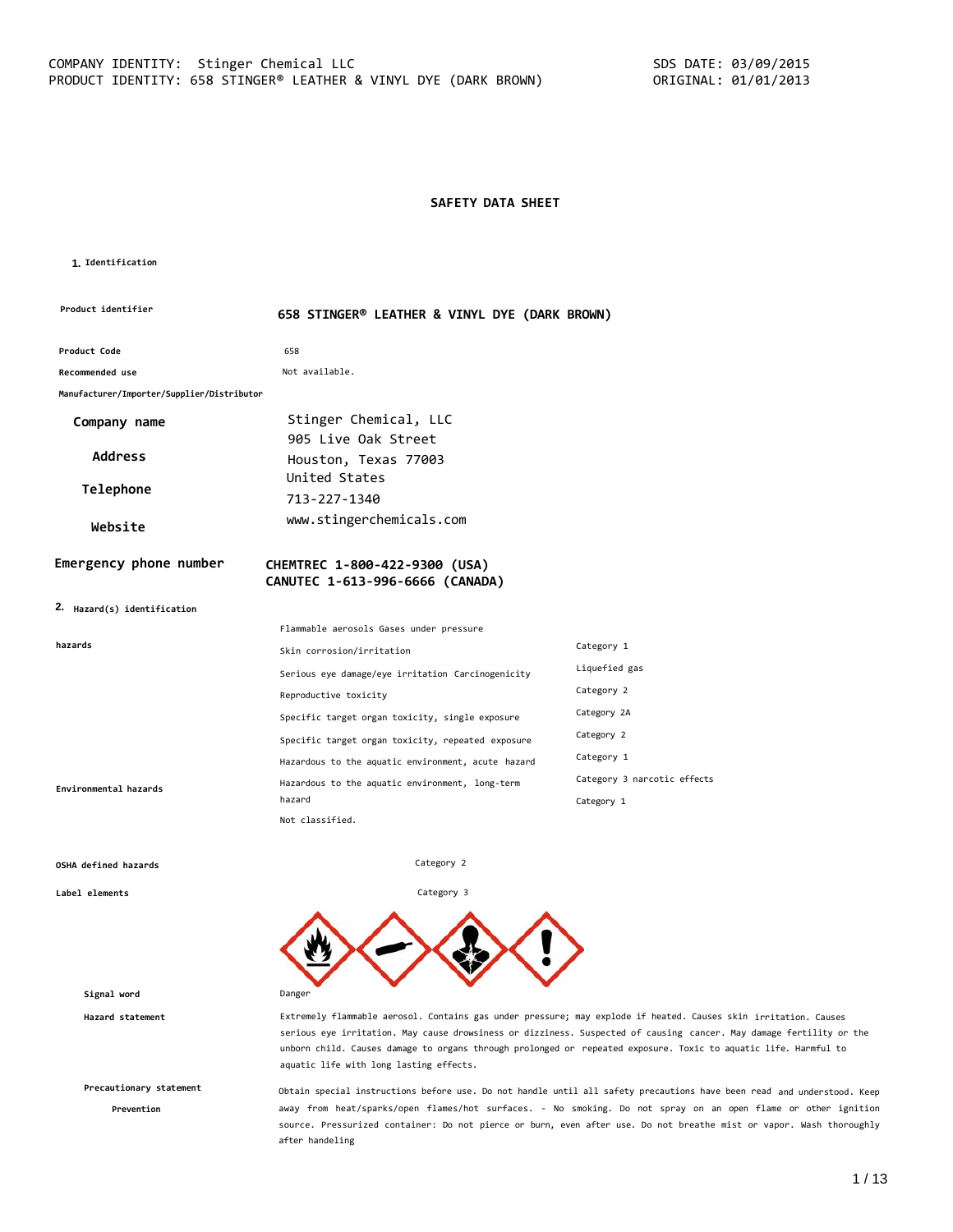| Response                                     | If on skin: Wash with plenty of water. If inhaled: Remove person to fresh air and keep comfortable for breathing. If<br>in eyes: Rinse cautiously with water for several minutes. Remove contact lenses, if present and easy to do. Continue<br>rinsing. If exposed or concerned: Get medical advice/attention. Call a poison center/doctor if you feel unwell. If<br>skin irritation occurs: Get medical advice/attention. If eye irritation persists: Get medical advice/attention. Take<br>off contaminated clothing and wash before reuse. |
|----------------------------------------------|------------------------------------------------------------------------------------------------------------------------------------------------------------------------------------------------------------------------------------------------------------------------------------------------------------------------------------------------------------------------------------------------------------------------------------------------------------------------------------------------------------------------------------------------|
| Storage                                      | Store in a well-ventilated place. Keep container tightly closed. Store locked up. Protect from sunlight. Store in<br>a well-ventilated place. Protect from sunlight. Do not expose to temperatures exceeding 50°C/122°F.                                                                                                                                                                                                                                                                                                                       |
| Disposal                                     | Dispose of contents/container in accordance with local/regional/national/international regulations.                                                                                                                                                                                                                                                                                                                                                                                                                                            |
| Hazard(s) not otherwise<br>classified (HNOC) | None known.                                                                                                                                                                                                                                                                                                                                                                                                                                                                                                                                    |
| Supplemental information                     | 43.59% of the mixture consists of component(s) of unknown acute hazards to the aquatic environment. 43.59% of the<br>mixture consists of component(s) of unknown long-term hazards to the aquatic environment.                                                                                                                                                                                                                                                                                                                                 |

## **3. Composition/information on ingredients**

| Chemical name                             | Common name and synonyms | CAS number       | $\%$                 |
|-------------------------------------------|--------------------------|------------------|----------------------|
| ACETONE<br>$N-$                           |                          | $67 - 64 - 1$    | 40 to <50            |
| <b>BUTANE</b>                             |                          | $106 - 97 - 8$   | $10$ to $< 20$       |
| PROPANE                                   |                          | 74-98-6          | 10 to <20            |
| <b>TOLUENE</b>                            |                          | $108 - 88 - 3$   | 10 to <20            |
| METHYL ETHYL KETONE                       |                          | $78 - 93 - 3$    | 1 to < 5             |
| PROPYLENE GLYCOL METHYL ETHER ACETATE     |                          | $108 - 65 - 6$   | $1$ to $\leq 5$      |
| TITANIUM DIOXIDE XYLENE                   |                          | $13463 - 67 - 7$ | 1 to <5              |
| 1-METHYL-2-PYRROLIDONE<br>BUTYL<br>BENZYL |                          | 1330-20-7        | 1 to < 5             |
| PHTHALATE ETHYLBENZENE                    |                          | 872-50-4         | $0.1$ to $\langle 1$ |
|                                           |                          | $85 - 68 - 7$    | $0.1$ to $\langle 1$ |
|                                           |                          | 100-41-4         | $0.1$ to $\langle 1$ |
| Other components below reportable levels  |                          |                  | $5$ to $<$ 10        |

\*Designates that a specific chemical identity and/or percentage of composition has been withheld as a trade secret.

**4. First-aid measures**

| Inhalation                                                                               | Remove victim to fresh air and keep at rest in a position comfortable for breathing. Call a POISON CENTER or<br>doctor/physician if you feel unwell.                                                                                                                   |
|------------------------------------------------------------------------------------------|------------------------------------------------------------------------------------------------------------------------------------------------------------------------------------------------------------------------------------------------------------------------|
| Skin contact                                                                             | No adverse effects due to skin contact are expected. Remove contaminated clothing. Wash with plenty of soap and<br>water. If skin irritation occurs: Get medical advice/attention. Wash contaminated clothing before reuse.                                            |
| Eye contact                                                                              | Immediately flush eyes with plenty of water for at least 15 minutes. Remove contact lenses, if present and easy to<br>do. Continue rinsing. Get medical attention if irritation develops and persists. No specific first aid measures<br>noted.                        |
| Ingestion                                                                                | Not likely, due to the form of the product. In the unlikely event of swallowing contact a physician or poison control<br>center. Rinse mouth.                                                                                                                          |
| Most important symptoms/effects, acute<br>and delayed<br>Indication of immediate medical | May cause drowsiness and dizziness. Headache. Nausea, vomiting. Severe eye irritation. Symptoms may include stinging,<br>tearing, redness, swelling, and blurred vision. Skin irritation. May cause redness and pain. Prolonged exposure may<br>cause chronic effects. |
| attention and special treatment needed<br>General information                            | Provide general supportive measures and treat symptomatically. Keep victim under observation. Symptoms may be delayed.<br>IF exposed or concerned: Get medical advice/attention. If you feel unwell, seek medical advice (show the label where                         |
|                                                                                          | possible). Ensure that medical personnel are aware of the material(s) involved, and take precautions to protect<br>themselves. Show this safety data sheet to the doctor in attendance.                                                                                |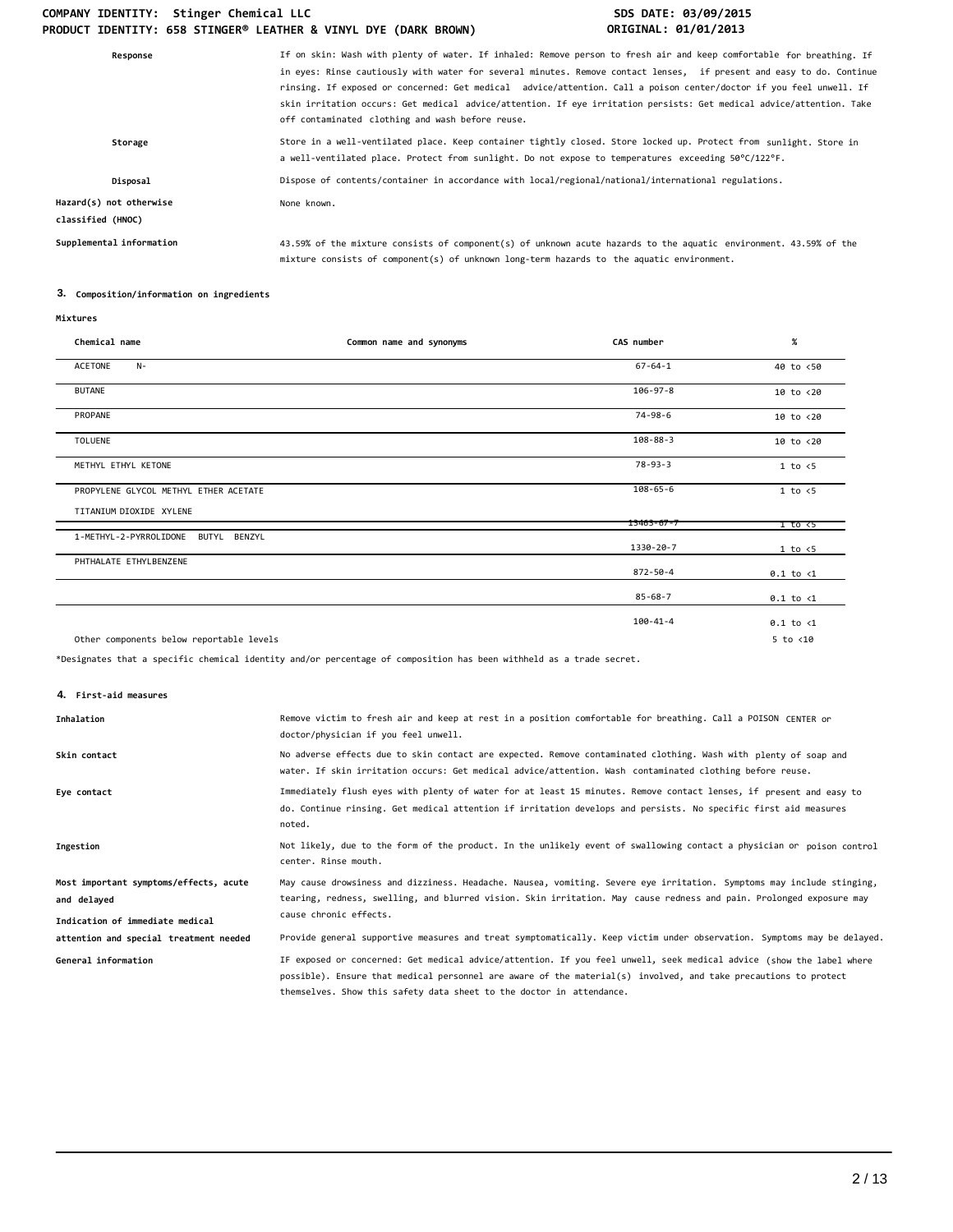| 5. Fire-fighting measures                                              |                                                                                                                                                                                                                                                                                                                                                                                                                                                                                                                                                                                                                                                                                                                                                                                                                                                                                                                                                                                                                                                                                          |
|------------------------------------------------------------------------|------------------------------------------------------------------------------------------------------------------------------------------------------------------------------------------------------------------------------------------------------------------------------------------------------------------------------------------------------------------------------------------------------------------------------------------------------------------------------------------------------------------------------------------------------------------------------------------------------------------------------------------------------------------------------------------------------------------------------------------------------------------------------------------------------------------------------------------------------------------------------------------------------------------------------------------------------------------------------------------------------------------------------------------------------------------------------------------|
| Suitable extinguishing media                                           | Alcohol resistant foam. Water fog. Dry chemical powder. Carbon dioxide (CO2).                                                                                                                                                                                                                                                                                                                                                                                                                                                                                                                                                                                                                                                                                                                                                                                                                                                                                                                                                                                                            |
| Unsuitable extinguishing media                                         | Do not use water jet as an extinguisher, as this will spread the fire.                                                                                                                                                                                                                                                                                                                                                                                                                                                                                                                                                                                                                                                                                                                                                                                                                                                                                                                                                                                                                   |
| Specific hazards arising from the<br>chemical                          | Contents under pressure. Pressurized container may explode when exposed to heat or flame. During fire, gases hazardous<br>to health may be formed.                                                                                                                                                                                                                                                                                                                                                                                                                                                                                                                                                                                                                                                                                                                                                                                                                                                                                                                                       |
| Special protective equipment and<br>precautions for firefighters       | Firefighters must use standard protective equipment including flame retardant coat, helmet with face shield, gloves,<br>rubber boots, and in enclosed spaces, SCBA.                                                                                                                                                                                                                                                                                                                                                                                                                                                                                                                                                                                                                                                                                                                                                                                                                                                                                                                      |
| Fire fighting<br>equipment/instructions                                | In case of fire: Stop leak if safe to do so. Do not move cargo or vehicle if cargo has been exposed to heat. Move<br>containers from fire area if you can do so without risk. Containers should be cooled with water to prevent vapor<br>pressure build up. For massive fire in cargo area, use unmanned hose holder or monitor nozzles, if possible. If not,<br>withdraw and let fire burn out.                                                                                                                                                                                                                                                                                                                                                                                                                                                                                                                                                                                                                                                                                         |
| Specific methods                                                       | Use standard firefighting procedures and consider the hazards of other involved materials. Move containers from fire<br>area if you can do so without risk. In the event of fire and/or explosion do not breathe fumes.                                                                                                                                                                                                                                                                                                                                                                                                                                                                                                                                                                                                                                                                                                                                                                                                                                                                  |
| General fire hazards                                                   | Extremely flammable aerosol. Contents under pressure. Pressurized container may explode when exposed to heat or flame.                                                                                                                                                                                                                                                                                                                                                                                                                                                                                                                                                                                                                                                                                                                                                                                                                                                                                                                                                                   |
| <b>6. Accidental release measures</b>                                  |                                                                                                                                                                                                                                                                                                                                                                                                                                                                                                                                                                                                                                                                                                                                                                                                                                                                                                                                                                                                                                                                                          |
| Personal precautions, protective<br>equipment and emergency procedures | Keep unnecessary personnel away. Keep people away from and upwind of spill/leak. Keep out of low areas. Many gases are<br>heavier than air and will spread along ground and collect in low or confined areas (sewers, basements, tanks). Wear<br>appropriate protective equipment and clothing during clean-up. Do not breathe mist or vapor. Emergency personnel need<br>self-contained breathing equipment. Do not touch damaged containers or spilled material unless wearing appropriate<br>protective clothing. Ventilate closed spaces before entering them. Local authorities should be advised if significant<br>spillages cannot be contained. For personal protection, see section 8 of the SDS.                                                                                                                                                                                                                                                                                                                                                                               |
| Methods and materials for containment<br>and cleaning up               | Refer to attached safety data sheets and/or instructions for use. Eliminate all ignition sources (no smoking, flares,<br>sparks, or flames in immediate area). Keep combustibles (wood, paper, oil, etc.) away from spilled material. Stop leak<br>if you can do so without risk. Move the cylinder to a safe and open area if the leak is irreparable. Isolate area until<br>gas has dispersed. Cover with plastic sheet to prevent spreading. Absorb in vermiculite, dry sand or earth and place<br>into containers. Prevent product from entering drains. Following product recovery, flush area with water.                                                                                                                                                                                                                                                                                                                                                                                                                                                                          |
|                                                                        | Small Spills: Wipe up with absorbent material (e.g. cloth, fleece). Clean surface thoroughly to remove residual<br>contamination. For waste disposal, see section 13 of the SDS.                                                                                                                                                                                                                                                                                                                                                                                                                                                                                                                                                                                                                                                                                                                                                                                                                                                                                                         |
| Environmental precautions                                              | Avoid release to the environment. Prevent further leakage or spillage if safe to do so. Avoid discharge into<br>drains, water courses or onto the ground. Inform appropriate managerial or supervisory personnel of all<br>environmental releases.                                                                                                                                                                                                                                                                                                                                                                                                                                                                                                                                                                                                                                                                                                                                                                                                                                       |
| 7. Handling and storage                                                |                                                                                                                                                                                                                                                                                                                                                                                                                                                                                                                                                                                                                                                                                                                                                                                                                                                                                                                                                                                                                                                                                          |
| Precautions for safe handling                                          | Obtain special instructions before use. Do not handle until all safety precautions have been read and understood.<br>Pressurized container: Do not pierce or burn, even after use. Do not use if spray button is missing or defective. Do<br>not spray on a naked flame or any other incandescent material. Do not smoke while using or until sprayed surface is<br>thoroughly dry. Do not cut, weld, solder, drill, grind, or expose containers to heat, flame, sparks, or other sources<br>of ignition. All equipment used when handling the product must be grounded. Do not re-use empty containers. Do not<br>breathe  mist or vapor. Avoid contact with eyes, skin, and clothing. Avoid prolonged exposure. When using, do not eat,<br>drink or smoke. Pregnant or breastfeeding women must not handle this product. Should be handled in closed systems, if<br>possible. Use only in well-ventilated areas. Wear appropriate personal protective equipment. Wash hands thoroughly after<br>handling. Avoid release to the environment. Observe good industrial hygiene practices. |
| Conditions for safe storage, including<br>any incompatibilities        | Level 3 Aerosol.                                                                                                                                                                                                                                                                                                                                                                                                                                                                                                                                                                                                                                                                                                                                                                                                                                                                                                                                                                                                                                                                         |
|                                                                        | Store locked up. Pressurized container. Protect from sunlight and do not expose to temperatures exceeding 50°C/122 °F.<br>Do not puncture, incinerate or crush. Do not handle or store near an open flame, heat or other sources of ignition.<br>This material can accumulate static charge which may cause spark and become an ignition source. Secure cylinders in an<br>upright position at all times, close all valves when not in use. Store in a well-ventilated place. Store away from<br>incompatible materials (see Section 10 of the SDS).                                                                                                                                                                                                                                                                                                                                                                                                                                                                                                                                     |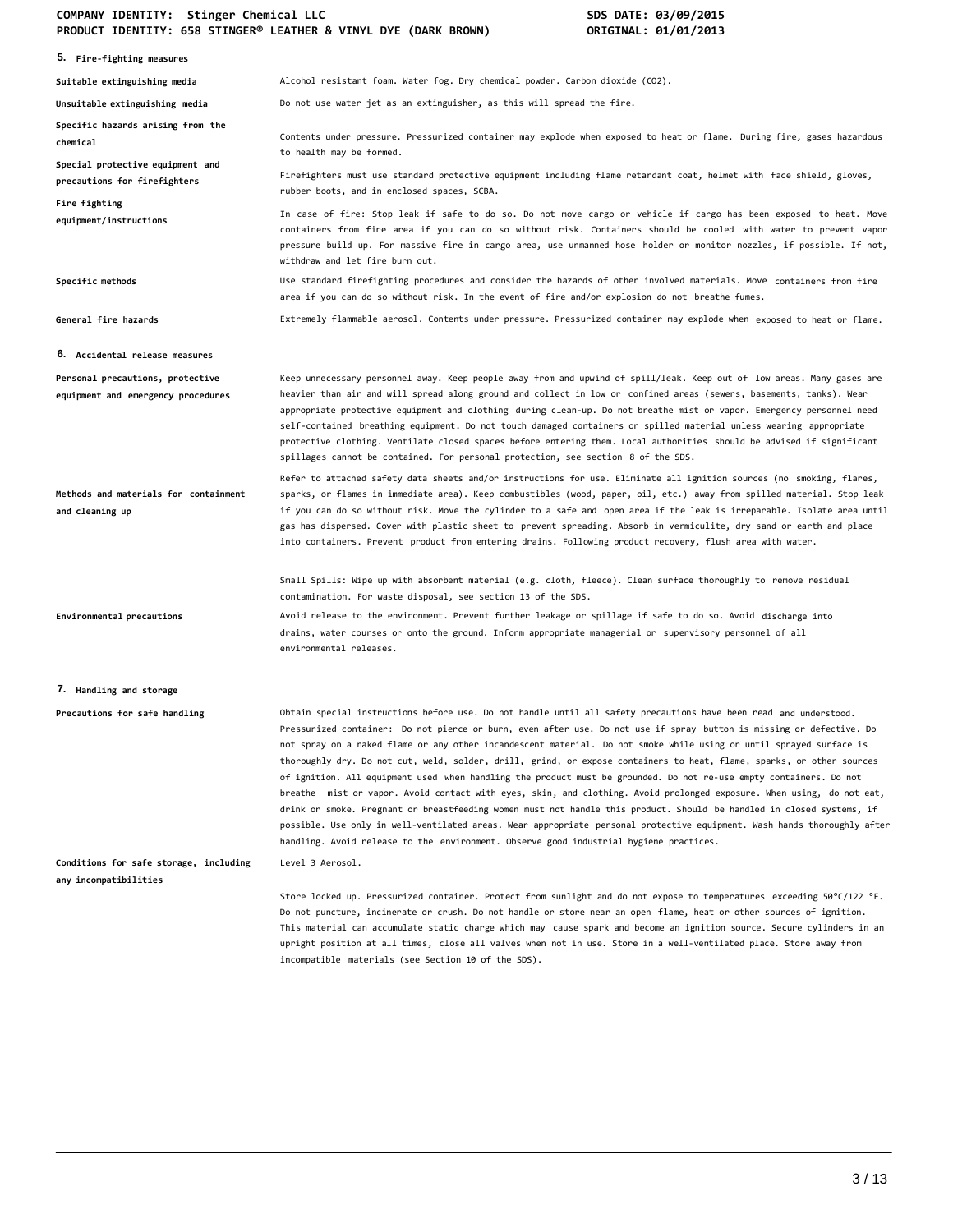#### **8. Exposure controls/personal protection**

#### **Occupational exposure limits**

**US. OSHA Table Z-1 Limits for Air Contaminants (29 CFR 1910.1000)**

| <b>COMPONENTS</b>                                      | <b>Type</b> | varue      | rorm        |
|--------------------------------------------------------|-------------|------------|-------------|
| ACETONE (CAS 67-64-1)                                  | PEL         | 2400 mg/m3 |             |
|                                                        |             |            |             |
|                                                        |             | 1000 ppm   |             |
| ETHYLBENZENE (CAS 100-41-4)                            | PEL         | 435 mg/m3  |             |
|                                                        |             |            |             |
|                                                        |             | 100 ppm    |             |
| METHYL ETHYL KETONE (CAS 78-93-                        | PEL         | 590 mg/m3  |             |
| 3)                                                     |             |            |             |
|                                                        |             | 200 ppm    |             |
| PROPANE (CAS 74-98-6)                                  | PEL         | 1800 mg/m3 |             |
|                                                        |             | 1000 ppm   |             |
| TITANIUM DIOXIDE (CAS 13463-67-                        | PEL         | 15 $mg/m3$ | Total dust. |
| 7)                                                     |             |            |             |
| XYLENE (CAS 1330-20-7)                                 | PEL         | 435 mg/m3  |             |
|                                                        |             | 100 ppm    |             |
| US. OSHA Table Z-2 (29 CFR 1910.1000)                  |             |            |             |
|                                                        |             | Value      |             |
| Components                                             | Type        |            |             |
| TOLUENE (CAS 108-88-3)                                 | Ceiling     | 300 ppm    |             |
|                                                        | TWA         | 200 ppm    |             |
|                                                        |             |            |             |
| US. ACGIH Threshold Limit Values                       |             |            |             |
| Components                                             | Type        | Value      |             |
| ACETONE (CAS 67-64-1)                                  | <b>STEL</b> | 750 ppm    |             |
|                                                        | TWA         | 500 ppm    |             |
| ETHYLBENZENE (CAS 100-41-4)                            | TWA         | 20 ppm     |             |
|                                                        |             |            |             |
| METHYL ETHYL KETONE (CAS 78-93- 3)                     | STEL        | 300 ppm    |             |
|                                                        |             |            |             |
| N-BUTANE (CAS 106-97-8)                                | TWA         | 200 ppm    |             |
|                                                        | STEL        | 1000 ppm   |             |
| TITANIUM DIOXIDE (CAS 13463-67-7)                      | TWA         | 10 mg/m3   |             |
|                                                        |             |            |             |
| TOLUENE (CAS 108-88-3)                                 | TWA         | 20 ppm     |             |
|                                                        | STEL        | 150 ppm    |             |
| XYLENE (CAS 1330-20-7)                                 |             |            |             |
|                                                        | TWA         | 100 ppm    |             |
| US. NIOSH: Pocket Guide to Chemical Hazards Components | Type        |            |             |
|                                                        |             | Value      |             |
|                                                        |             |            |             |
| ACETONE (CAS 67-64-1)                                  | TWA         | 590 mg/m3  |             |
|                                                        |             | 250 ppm    |             |
| ETHYLBENZENE (CAS 100-41-4)                            | STEL        | 545 mg/m3  |             |
|                                                        |             |            |             |
|                                                        |             | 125 ppm    |             |
|                                                        | TWA         | 435 mg/m3  |             |
| METHYL ETHYL KETONE (CAS 78-93-3)                      |             | 100 ppm    |             |
|                                                        | STEL        | 885 mg/m3  |             |
|                                                        |             |            |             |
|                                                        |             | 300 ppm    |             |
| N-BUTANE (CAS 106-97-8)                                | TWA         | 590 mg/m3  |             |
|                                                        |             | 200 ppm    |             |
| PROPANE (CAS 74-98-6)                                  | TWA         | 1900 mg/m3 |             |
|                                                        |             |            |             |
| TOLUENE (CAS 108-88-3)                                 |             | 800 ppm    |             |
|                                                        | TWA         | 1800 mg/m3 |             |
|                                                        |             | 1000 ppm   |             |
|                                                        | STEL        | 560 mg/m3  |             |
|                                                        |             | 150 ppm    |             |
|                                                        |             |            |             |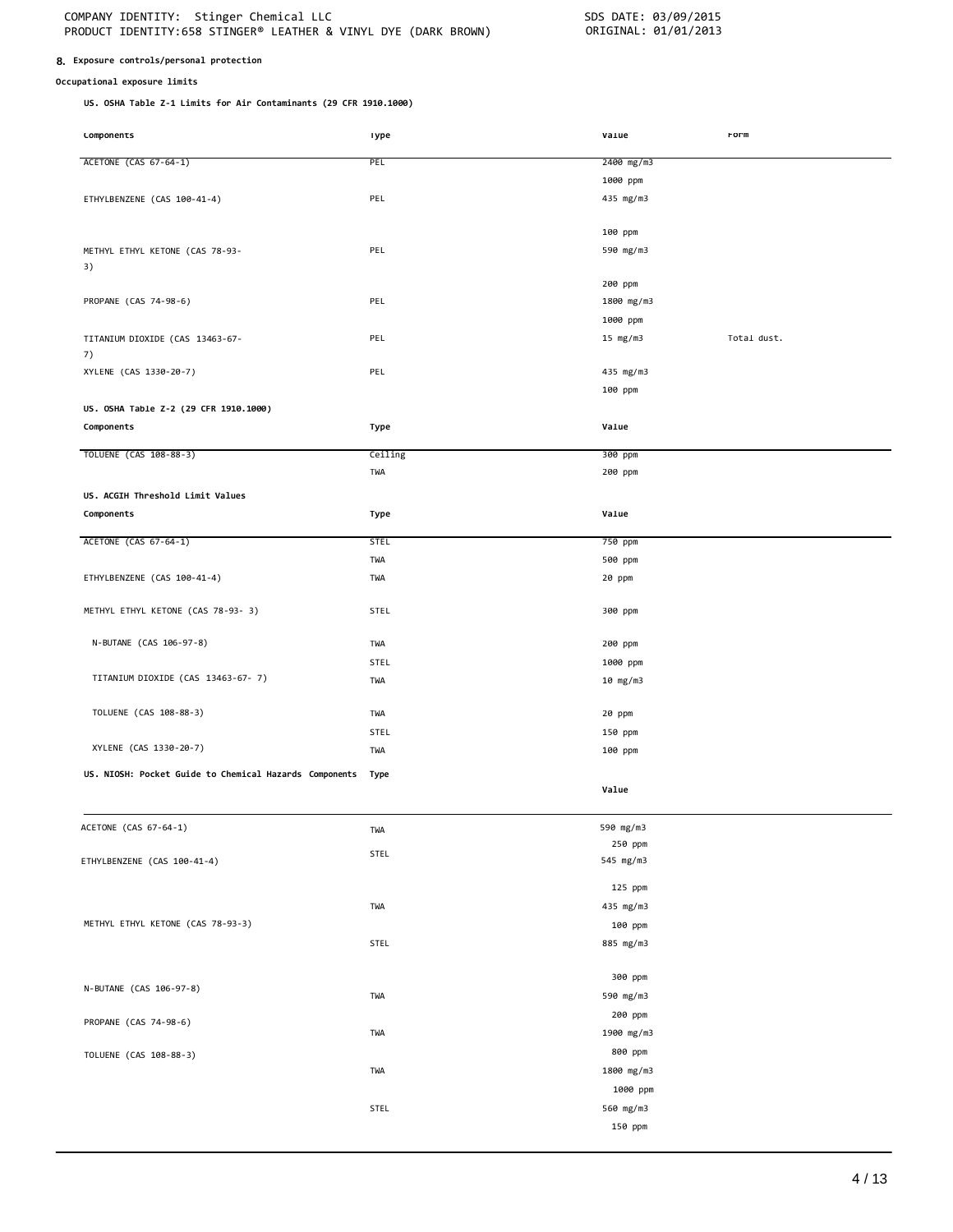| US. NIOSH: Pocket Guide to Chemical Hazards Components Type                          |                                                                                                                                                                                                                                                                                                                                                                                                                                                                                                  |                                                                                                       |                                   |               |                                                                                                             |
|--------------------------------------------------------------------------------------|--------------------------------------------------------------------------------------------------------------------------------------------------------------------------------------------------------------------------------------------------------------------------------------------------------------------------------------------------------------------------------------------------------------------------------------------------------------------------------------------------|-------------------------------------------------------------------------------------------------------|-----------------------------------|---------------|-------------------------------------------------------------------------------------------------------------|
|                                                                                      |                                                                                                                                                                                                                                                                                                                                                                                                                                                                                                  |                                                                                                       | Value                             |               |                                                                                                             |
|                                                                                      |                                                                                                                                                                                                                                                                                                                                                                                                                                                                                                  |                                                                                                       | 100 ppm                           |               |                                                                                                             |
| US. Workplace Environmental Exposure Level (WEEL) Guides Components<br>Type<br>Value |                                                                                                                                                                                                                                                                                                                                                                                                                                                                                                  |                                                                                                       |                                   |               |                                                                                                             |
|                                                                                      |                                                                                                                                                                                                                                                                                                                                                                                                                                                                                                  |                                                                                                       |                                   |               |                                                                                                             |
| 1-METHYL-2-PYRROLIDO NE (CAS 872-<br>$50-4)$                                         | TWA                                                                                                                                                                                                                                                                                                                                                                                                                                                                                              |                                                                                                       |                                   | 40 mg/m3      |                                                                                                             |
|                                                                                      |                                                                                                                                                                                                                                                                                                                                                                                                                                                                                                  |                                                                                                       |                                   | 10 ppm        |                                                                                                             |
| PROPYLENE GLYCOL METHYL ETHER<br>ACETATE (CAS 108-65-6)                              | TWA                                                                                                                                                                                                                                                                                                                                                                                                                                                                                              |                                                                                                       |                                   | 50 ppm        |                                                                                                             |
| Biological limit values                                                              |                                                                                                                                                                                                                                                                                                                                                                                                                                                                                                  |                                                                                                       |                                   |               |                                                                                                             |
| ACGIH Biological Exposure Indices                                                    |                                                                                                                                                                                                                                                                                                                                                                                                                                                                                                  |                                                                                                       |                                   |               |                                                                                                             |
| Components                                                                           | Value                                                                                                                                                                                                                                                                                                                                                                                                                                                                                            | Determinant                                                                                           | Specimen                          | Sampling Time |                                                                                                             |
| 1-METHYL-2-PYRROLIDO 100 mg/l<br>NE (CAS 872-50-4)                                   |                                                                                                                                                                                                                                                                                                                                                                                                                                                                                                  | 5-Hydroxy-N-m<br>ethyl-2-pyrrolidone                                                                  | Urine                             |               | $\ast$                                                                                                      |
| ACETONE (CAS 67-64-1)                                                                | 50 mg/l                                                                                                                                                                                                                                                                                                                                                                                                                                                                                          | Acetone                                                                                               | Urine                             |               | $\ast$                                                                                                      |
| ETHYLBENZENE (CAS 100-41-4)                                                          | $0.15$ g/g                                                                                                                                                                                                                                                                                                                                                                                                                                                                                       | Sum of                                                                                                | Creatinine in                     |               | $\ast$                                                                                                      |
|                                                                                      |                                                                                                                                                                                                                                                                                                                                                                                                                                                                                                  | mandelic acid and<br>phenylglyoxylic<br>acid                                                          | urine                             |               |                                                                                                             |
| METHYL ETHYL KETONE (CAS 78-93- 3)                                                   | $2 \, mg/l$                                                                                                                                                                                                                                                                                                                                                                                                                                                                                      | MEK                                                                                                   | Urine                             |               |                                                                                                             |
|                                                                                      |                                                                                                                                                                                                                                                                                                                                                                                                                                                                                                  |                                                                                                       |                                   |               |                                                                                                             |
| TOLUENE (CAS 108-88-3)                                                               | 0.3 mg/g                                                                                                                                                                                                                                                                                                                                                                                                                                                                                         | o-Cresol, with                                                                                        | Creatinine in                     |               |                                                                                                             |
| XYLENE (CAS 1330-20-7)                                                               | 0.03 mg/l                                                                                                                                                                                                                                                                                                                                                                                                                                                                                        | hydrolysis<br>Toluene                                                                                 | urine<br>Urine                    |               |                                                                                                             |
|                                                                                      | 0.02 mg/l                                                                                                                                                                                                                                                                                                                                                                                                                                                                                        | Toluene                                                                                               | <b>Blood</b>                      |               |                                                                                                             |
|                                                                                      | 1.5 g/g                                                                                                                                                                                                                                                                                                                                                                                                                                                                                          | Methylhippuric                                                                                        | Creatinine in                     |               | $\ast$                                                                                                      |
|                                                                                      |                                                                                                                                                                                                                                                                                                                                                                                                                                                                                                  | acids                                                                                                 | urine                             |               |                                                                                                             |
| * - For sampling details, please see the source document.                            |                                                                                                                                                                                                                                                                                                                                                                                                                                                                                                  |                                                                                                       |                                   |               |                                                                                                             |
| Exposure guidelines                                                                  |                                                                                                                                                                                                                                                                                                                                                                                                                                                                                                  |                                                                                                       |                                   |               |                                                                                                             |
| US - California OELs: Skin designation                                               |                                                                                                                                                                                                                                                                                                                                                                                                                                                                                                  |                                                                                                       |                                   |               |                                                                                                             |
| PROPYLENE GLYCOL METHYL ETHER ACETATE (CAS 108-65-6)                                 |                                                                                                                                                                                                                                                                                                                                                                                                                                                                                                  |                                                                                                       | Can be absorbed through the skin. |               |                                                                                                             |
| TOLUENE (CAS 108-88-3)<br>US - Minnesota Haz Subs: Skin designation applies          |                                                                                                                                                                                                                                                                                                                                                                                                                                                                                                  |                                                                                                       | Can be absorbed through the skin. |               |                                                                                                             |
| TOLUENE (CAS 108-88-3)<br>Skin designation applies.                                  |                                                                                                                                                                                                                                                                                                                                                                                                                                                                                                  |                                                                                                       |                                   |               |                                                                                                             |
| US WEEL Guides: Skin designation                                                     |                                                                                                                                                                                                                                                                                                                                                                                                                                                                                                  |                                                                                                       |                                   |               |                                                                                                             |
| 1-METHYL-2-PYRROLIDONE (CAS 872-50-4)                                                |                                                                                                                                                                                                                                                                                                                                                                                                                                                                                                  |                                                                                                       | Can be absorbed through the skin. |               |                                                                                                             |
| Appropriate engineering controls                                                     | Good general ventilation (typically 10 air changes per hour) should be used. Ventilation rates should be matched to<br>conditions. If applicable, use process enclosures, local exhaust ventilation, or other engineering controls to<br>maintain airborne levels below recommended exposure limits. If exposure limits have not been established, maintain<br>airborne levels to an acceptable level. Eye wash facilities and emergency shower must be available when handling this<br>product. |                                                                                                       |                                   |               |                                                                                                             |
| Individual protection measures, such as personal protective equipment                |                                                                                                                                                                                                                                                                                                                                                                                                                                                                                                  | Eye/face protection                                                                                   | Wear                              |               |                                                                                                             |
| safety glasses with side shields (or goggles).                                       |                                                                                                                                                                                                                                                                                                                                                                                                                                                                                                  |                                                                                                       |                                   |               |                                                                                                             |
| Skin protection                                                                      |                                                                                                                                                                                                                                                                                                                                                                                                                                                                                                  |                                                                                                       |                                   |               |                                                                                                             |
| Hand protection                                                                      |                                                                                                                                                                                                                                                                                                                                                                                                                                                                                                  | Wear appropriate chemical resistant gloves. Suitable gloves can be recommended by the glove supplier. |                                   |               |                                                                                                             |
| Other                                                                                |                                                                                                                                                                                                                                                                                                                                                                                                                                                                                                  | Wear appropriate chemical resistant clothing.                                                         |                                   |               |                                                                                                             |
| Respiratory protection                                                               | respirator.                                                                                                                                                                                                                                                                                                                                                                                                                                                                                      |                                                                                                       |                                   |               | If permissible levels are exceeded use NIOSH mechanical filter / organic vapor cartridge or an air-supplied |
| Thermal hazards                                                                      |                                                                                                                                                                                                                                                                                                                                                                                                                                                                                                  | Wear appropriate thermal protective clothing, when necessary.                                         |                                   |               |                                                                                                             |
| General hygiene<br>considerations                                                    | When using do not smoke. Always observe good personal hygiene measures, such as washing after handling the material and<br>before eating, drinking, and/or smoking. Routinely wash work clothing and protective equipment to remove contaminants.                                                                                                                                                                                                                                                |                                                                                                       |                                   |               |                                                                                                             |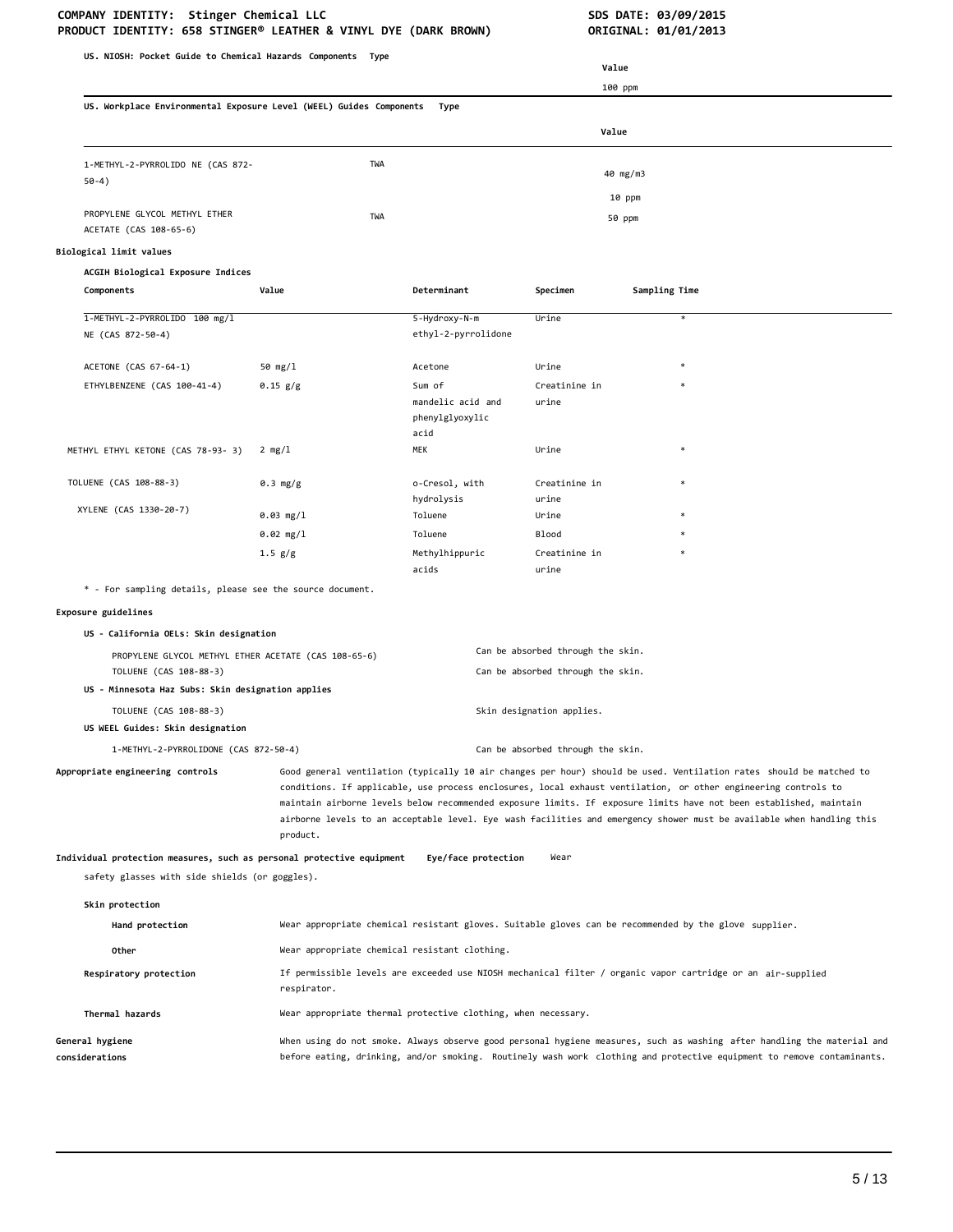#### COMPANY IDENTITY: Stinger Chemical LLC<br>
PRODUCT IDENTITY: 658 STINGER® LEATHER & VINYL DYE (DARK BROWN) **SOME ORIGINAL: 01/01/2013 PRODUCT IDENTITY: 658 STINGER® LEATHER & VINYL DYE (DARK BROWN)**

| 9.<br>Physical and chemical properties       |                                                                                               |
|----------------------------------------------|-----------------------------------------------------------------------------------------------|
| Appearance                                   |                                                                                               |
| Physical state                               | Liquid.                                                                                       |
| Form                                         | Aerosol. Liquefied gas.                                                                       |
| Color                                        | Not available.<br>Not available.                                                              |
| 0dor                                         |                                                                                               |
| Odor threshold                               | Not available.                                                                                |
| pH                                           | Not available.                                                                                |
| Melting point/freezing point                 | $-305.68$ °F ( $-187.6$ °C) estimated                                                         |
| Initial boiling point and boiling range      | $-43.78$ °F ( $-42.1$ °C) estimated                                                           |
| Flash point                                  | $-156.0$ °F ( $-104.4$ °C) estimated                                                          |
| Evaporation rate                             | Not available.                                                                                |
| Flammability (solid, gas)                    | Not applicable.                                                                               |
| Upper/lower flammability or explosive limits |                                                                                               |
| Flammability limit - lower<br>$(\%)$         | 1.3 % estimated                                                                               |
| Flammability limit - upper (%)               | 12.8 % estimated                                                                              |
| Explosive limit - lower (%)                  | Not available.                                                                                |
| Explosive limit - upper (%)                  | Not available.                                                                                |
| Vapor pressure                               | 2304.83 hPa estimated                                                                         |
| Vapor density                                | Not available.                                                                                |
| Relative density                             | Not available.                                                                                |
| Solubility(ies)                              |                                                                                               |
| Solubility (water)                           | Not available.                                                                                |
| Partition coefficient (n-                    | Not available.                                                                                |
| octanol/water)                               |                                                                                               |
| Auto-ignition temperature                    | 550 °F (287.78 °C) estimated                                                                  |
| Decomposition temperature                    | Not available.                                                                                |
| Viscosity                                    | Not available.                                                                                |
| Other information                            |                                                                                               |
| Density                                      | $6.09$ lbs/gal                                                                                |
| Flammability class                           | Flammable IA estimated                                                                        |
| Heat of combustion (NFPA 30B)                | 30 kJ/g estimated                                                                             |
| Percent volatile                             | 90.41                                                                                         |
| Specific gravity                             | 0.73                                                                                          |
| VOC                                          | 348.119352 g/l Material                                                                       |
|                                              | 2.9051968 lbs/gal Material                                                                    |
|                                              | 4.8035687 lbs/gal Regulatory<br>575.594474 g/l Regulatory                                     |
| 10.<br>Stability and reactivity              |                                                                                               |
| Reactivity                                   | The product is stable and non-reactive under normal conditions of use, storage and transport. |
| Chemical stability                           | Material is stable under normal conditions.                                                   |
| Possibility of hazardous                     | Hazardous polymerization does not occur.                                                      |
| reactions                                    |                                                                                               |
| Conditions to avoid                          | Heat. Avoid temperatures exceeding the flash point. Contact with incompatible materials.      |
| Incompatible materials                       | Strong acids. Acids. Strong oxidizing agents. Nitrates. Halogens. Fluorine. Chlorine.         |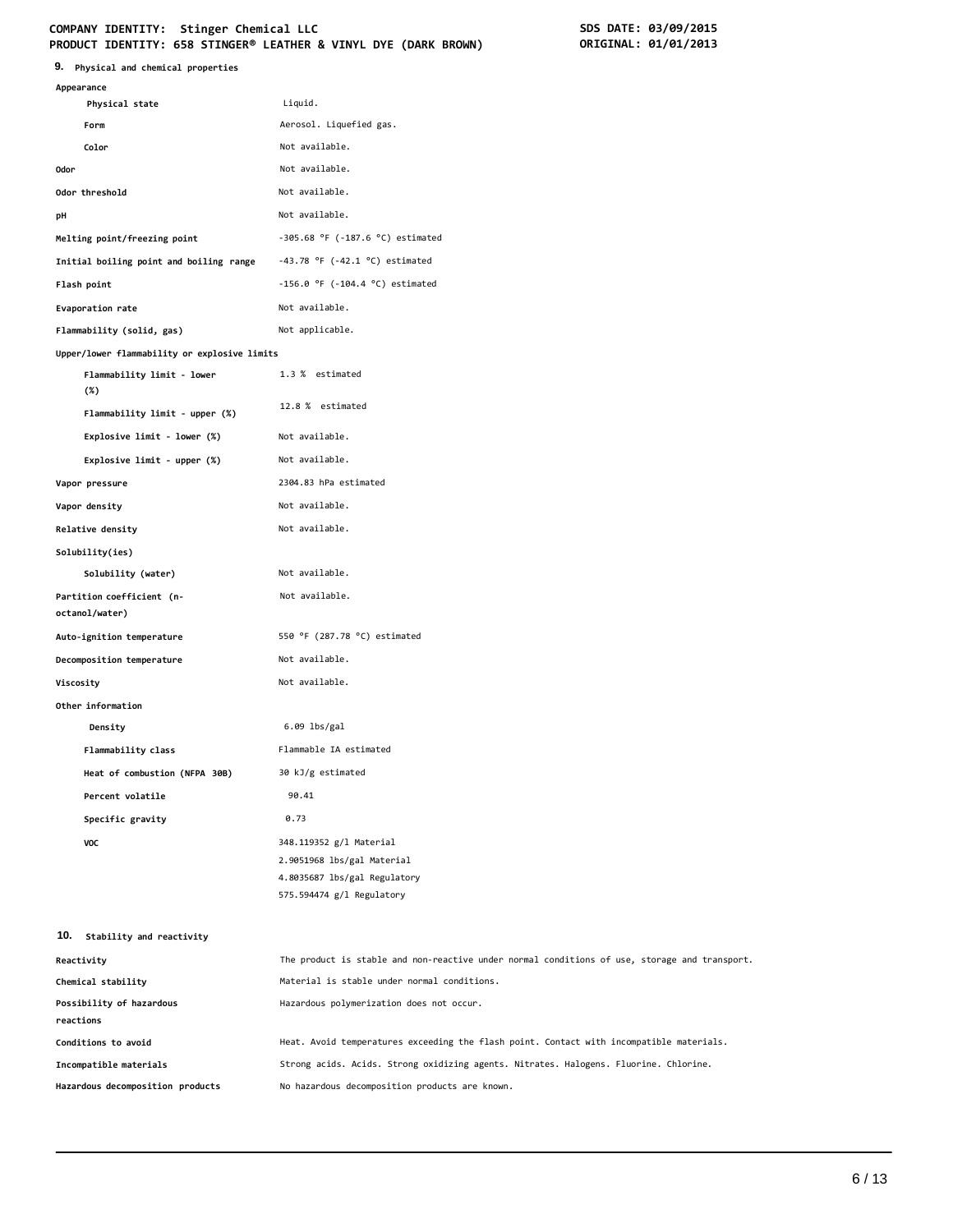| 11. Toxicological information            |                                                                 |                                                                                                                                                                                                                       |                       |  |
|------------------------------------------|-----------------------------------------------------------------|-----------------------------------------------------------------------------------------------------------------------------------------------------------------------------------------------------------------------|-----------------------|--|
| Information on likely routes of exposure |                                                                 |                                                                                                                                                                                                                       |                       |  |
|                                          | Inhalation                                                      | May cause damage to organs through prolonged or repeated exposure by inhalation. May cause drowsiness and dizziness.<br>Headache. Nausea, vomiting. Prolonged inhalation may be harmful.                              |                       |  |
|                                          | Skin contact                                                    | Causes skin irritation.                                                                                                                                                                                               |                       |  |
|                                          | Eye contact                                                     | Causes serious eye irritation.                                                                                                                                                                                        |                       |  |
| Ingestion                                |                                                                 | Expected to be a low ingestion hazard.                                                                                                                                                                                |                       |  |
| characteristics                          | Symptoms related to the physical,<br>chemical and toxicological | Headache. May cause drowsiness and dizziness. Nausea, vomiting. Severe eye irritation. Symptoms may include stinging,<br>tearing, redness, swelling, and blurred vision. Skin irritation. May cause redness and pain. |                       |  |
|                                          | Information on toxicological effects                            |                                                                                                                                                                                                                       |                       |  |
| Acute toxicity                           |                                                                 | Narcotic effects.                                                                                                                                                                                                     |                       |  |
| Components                               |                                                                 | Species                                                                                                                                                                                                               | Test Results          |  |
|                                          | 1-METHYL-2-PYRROLIDONE (CAS 872-50-4)                           |                                                                                                                                                                                                                       |                       |  |
|                                          | Acute                                                           |                                                                                                                                                                                                                       |                       |  |
|                                          | Dermal                                                          |                                                                                                                                                                                                                       |                       |  |
|                                          | LD50                                                            | Rabbit                                                                                                                                                                                                                | 8000 mg/kg            |  |
|                                          | Oral                                                            |                                                                                                                                                                                                                       |                       |  |
|                                          | LD50                                                            | Mouse                                                                                                                                                                                                                 | 5130 mg/kg            |  |
|                                          |                                                                 | Rat                                                                                                                                                                                                                   | 3914 mg/kg            |  |
|                                          |                                                                 |                                                                                                                                                                                                                       | 4.2 ml/kg             |  |
|                                          | ACETONE (CAS 67-64-1)                                           |                                                                                                                                                                                                                       |                       |  |
|                                          | <b>Acute</b>                                                    |                                                                                                                                                                                                                       |                       |  |
|                                          | <b>Dermal</b>                                                   |                                                                                                                                                                                                                       |                       |  |
|                                          | LD50                                                            | Rabbit                                                                                                                                                                                                                | > 15800 mg/kg         |  |
|                                          | Inhalation                                                      |                                                                                                                                                                                                                       |                       |  |
|                                          | <b>LC50</b>                                                     | Rat                                                                                                                                                                                                                   | 76 mg/l, 4 Hours      |  |
|                                          | Oral                                                            |                                                                                                                                                                                                                       |                       |  |
|                                          | LD50                                                            | Mouse                                                                                                                                                                                                                 | 3000 mg/kg            |  |
|                                          | BUTYL BENZYL PHTHALATE (CAS 85-68-7)<br>Acute Dermal            | Rat                                                                                                                                                                                                                   | 5800 mg/kg            |  |
|                                          |                                                                 |                                                                                                                                                                                                                       |                       |  |
|                                          | LD50                                                            | Mouse                                                                                                                                                                                                                 | 6700 mg/kg            |  |
|                                          |                                                                 |                                                                                                                                                                                                                       |                       |  |
|                                          |                                                                 | Rat                                                                                                                                                                                                                   | 6700 mg/kg            |  |
|                                          | ETHYLBENZENE (CAS 100-41-4)<br>LD <sub>50</sub>                 | Rat                                                                                                                                                                                                                   | 13500 mg/kg           |  |
|                                          |                                                                 |                                                                                                                                                                                                                       |                       |  |
|                                          | Acute<br>Dermal                                                 |                                                                                                                                                                                                                       |                       |  |
|                                          | LD50                                                            | Rabbit                                                                                                                                                                                                                | 17800 mg/kg           |  |
|                                          | Oral                                                            |                                                                                                                                                                                                                       |                       |  |
|                                          | LD50                                                            | Rat                                                                                                                                                                                                                   | 3500 mg/kg            |  |
|                                          | METHYL ETHYL KETONE (CAS 78-93-3)                               |                                                                                                                                                                                                                       |                       |  |
|                                          | <b>Acute Dermal</b>                                             |                                                                                                                                                                                                                       |                       |  |
|                                          |                                                                 |                                                                                                                                                                                                                       |                       |  |
|                                          | LD50                                                            | Rabbit                                                                                                                                                                                                                | > 8000 mg/kg          |  |
|                                          | Inhalation                                                      |                                                                                                                                                                                                                       |                       |  |
|                                          | <b>LC50</b>                                                     | Mouse                                                                                                                                                                                                                 | 11000 ppm, 45 Minutes |  |
|                                          |                                                                 | Rat                                                                                                                                                                                                                   | 11700 ppm, 4 Hours    |  |
|                                          |                                                                 |                                                                                                                                                                                                                       |                       |  |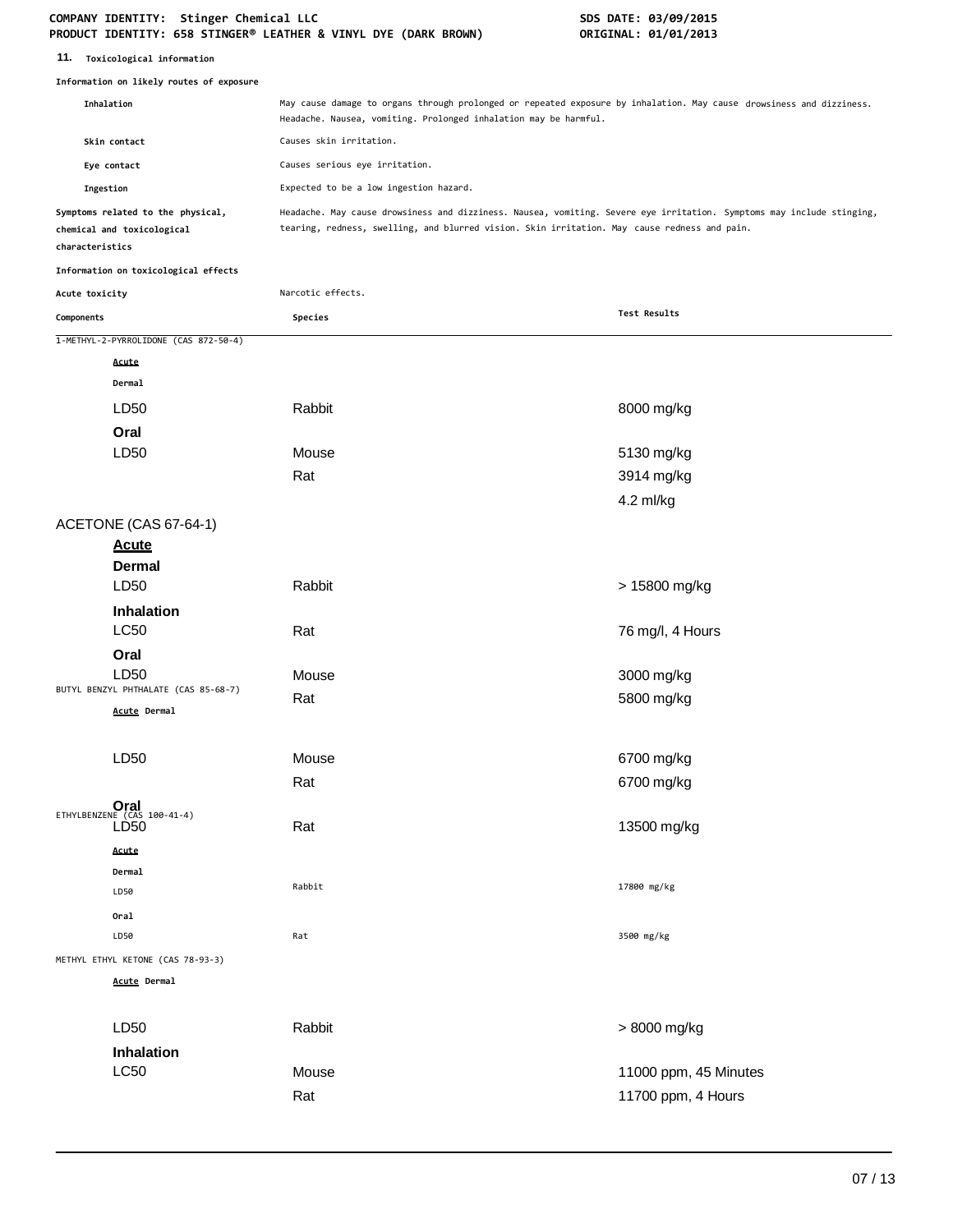# **COMPANY IDENTITY: Stinger Chemical LLC SDS DATE: 03/09/2015**

| Components                                             | Species                                                                                                 | <b>Test Results</b>                                                                                   |
|--------------------------------------------------------|---------------------------------------------------------------------------------------------------------|-------------------------------------------------------------------------------------------------------|
| Oral                                                   |                                                                                                         |                                                                                                       |
| LD50                                                   | Mouse                                                                                                   | 670 mg/kg                                                                                             |
|                                                        | Rat                                                                                                     | 2300 - 3500 mg/kg                                                                                     |
| N-BUTANE (CAS 106-97-8)                                |                                                                                                         |                                                                                                       |
| <b>Acute Inhalation</b>                                |                                                                                                         |                                                                                                       |
| LC50                                                   | Mouse                                                                                                   | 680 mg/1, 2 Hours                                                                                     |
|                                                        | Rat                                                                                                     | 658 mg/l, 4 Hours                                                                                     |
| PROPANE (CAS 74-98-6)                                  |                                                                                                         |                                                                                                       |
| <b>Acute Inhalation</b>                                |                                                                                                         |                                                                                                       |
| LC50                                                   | Rat                                                                                                     | > 1442.847 mg/l, 15 Minutes                                                                           |
| TOLUENE (CAS 108-88-3)                                 |                                                                                                         |                                                                                                       |
| Acute Dermal                                           |                                                                                                         |                                                                                                       |
| LD50                                                   | Rabbit                                                                                                  | 12124 mg/kg                                                                                           |
|                                                        |                                                                                                         | 14.1 ml/kg                                                                                            |
| Inhalation                                             |                                                                                                         |                                                                                                       |
| LC50                                                   | Mouse                                                                                                   | 5320 ppm, 8 Hours                                                                                     |
|                                                        |                                                                                                         | 400 ppm, 24 Hours                                                                                     |
|                                                        | Rat                                                                                                     | 26700 ppm, 1 Hours                                                                                    |
|                                                        |                                                                                                         | 12200 ppm, 2 Hours                                                                                    |
|                                                        |                                                                                                         | 8000 ppm, 4 Hours                                                                                     |
| Oral                                                   |                                                                                                         |                                                                                                       |
| LD50                                                   | Rat                                                                                                     | $2.6$ g/kg                                                                                            |
| XYLENE (CAS 1330-20-7)                                 |                                                                                                         |                                                                                                       |
|                                                        |                                                                                                         |                                                                                                       |
| Acute                                                  |                                                                                                         |                                                                                                       |
| Dermal                                                 |                                                                                                         |                                                                                                       |
| LD50                                                   | Rabbit                                                                                                  | > 43 g/kg                                                                                             |
| Inhalation                                             | Mouse                                                                                                   | 3907 mg/l, 6 Hours                                                                                    |
| LC50                                                   |                                                                                                         |                                                                                                       |
|                                                        | Rat                                                                                                     | 6350 mg/l, 4 Hours                                                                                    |
| Oral                                                   | Mouse                                                                                                   | 1590 mg/kg                                                                                            |
| LD50                                                   |                                                                                                         |                                                                                                       |
|                                                        | Rat                                                                                                     | 3523 - 8600 mg/kg                                                                                     |
|                                                        |                                                                                                         |                                                                                                       |
|                                                        | * Estimates for product may be based on additional component data not shown.<br>Causes skin irritation. |                                                                                                       |
| Skin corrosion/irritation                              |                                                                                                         |                                                                                                       |
| Serious eye damage/eye<br>irritation                   | Causes serious eye irritation.                                                                          |                                                                                                       |
| Respiratory or skin sensitization                      |                                                                                                         |                                                                                                       |
| Respiratory sensitization                              | Not a respiratory sensitizer.                                                                           |                                                                                                       |
| Skin sensitization                                     | This product is not expected to cause skin sensitization.                                               |                                                                                                       |
| Germ cell mutagenicity                                 | genotoxic.                                                                                              | No data available to indicate product or any components present at greater than 0.1% are mutagenic or |
| Carcinogenicity                                        | Suspected of causing cancer.                                                                            |                                                                                                       |
| IARC Monographs. Overall Evaluation of Carcinogenicity |                                                                                                         |                                                                                                       |
| BUTYL BENZYL PHTHALATE (CAS 85-68-7)                   |                                                                                                         | 3 Not classifiable as to carcinogenicity to humans.                                                   |
| ETHYLBENZENE (CAS 100-41-4)                            |                                                                                                         | 2B Possibly carcinogenic to humans.                                                                   |
| TITANIUM DIOXIDE (CAS 13463-67-7)                      |                                                                                                         | 2B Possibly carcinogenic to humans.                                                                   |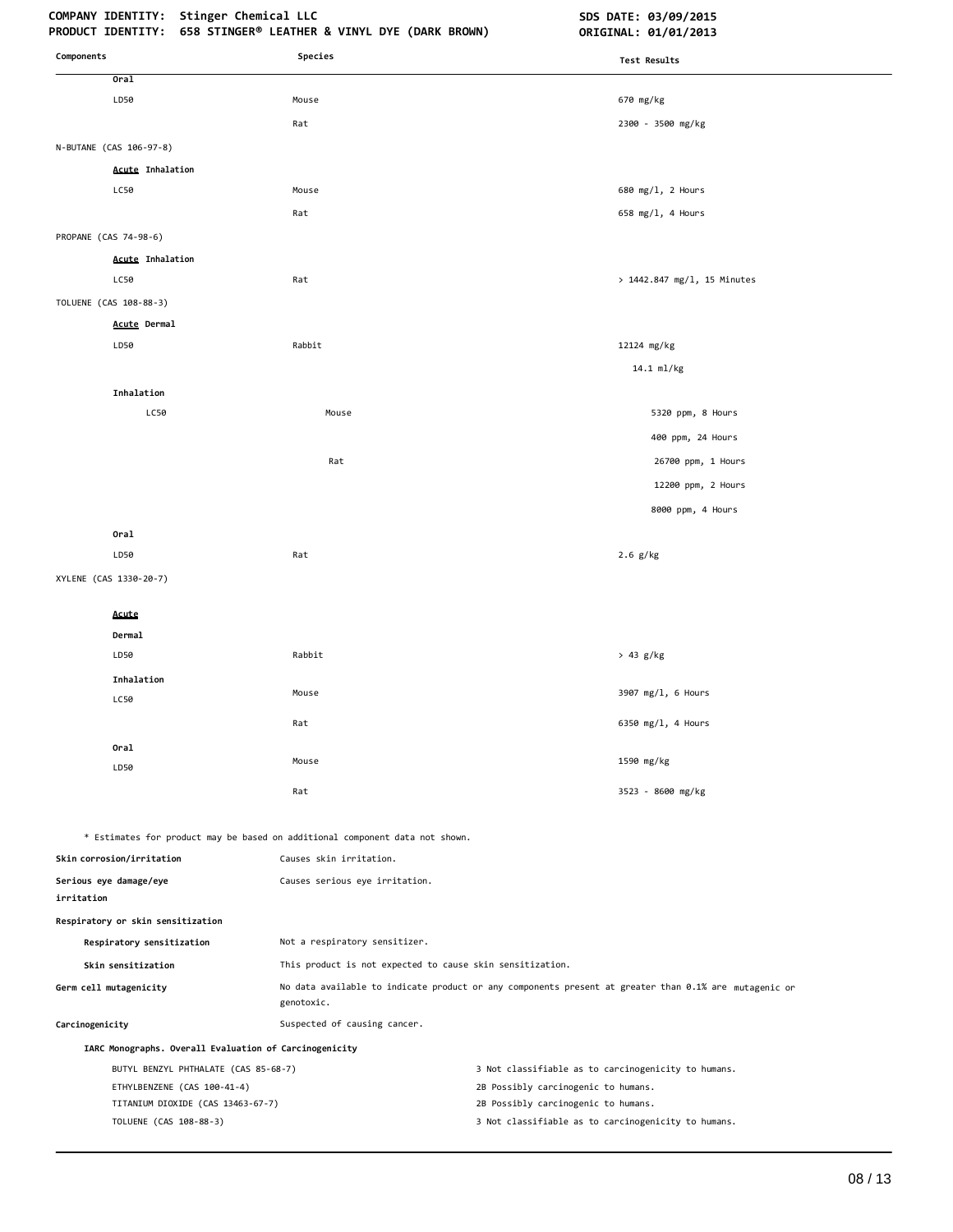## COMPANY IDENTITY: Stinger Chemical LLC<br>PRODUCT IDENTITY: 658 STINGER® LEATHER & VINYL DYE (DARK BROWN) **SOME ALLA PRODUCT IDENTITY: 658 STINGER®** LEATHER & VINYL DYE (DARK BROWN) **PRODUCT IDENTITY: 658 STINGER® LEATHER & VINYL DYE (DARK BROWN)**

| XYLENE (CAS 1330-20-7)<br>OSHA Specifically Regulated Substances (29 CFR 1910.1001-1050)<br>Not listed. |                                                                 | Not classifiable as a carcinogenic to humans.                                                                       |
|---------------------------------------------------------------------------------------------------------|-----------------------------------------------------------------|---------------------------------------------------------------------------------------------------------------------|
| Reproductive toxicity                                                                                   | May damage fertility or the unborn child.                       | Components in this product have been shown to cause birth defects and reproductive disorders in laboratory animals. |
| Specific target organ toxicity - single<br>exposure                                                     | May cause drowsiness and dizziness.                             |                                                                                                                     |
| Specific target organ toxicity -<br>repeated exposure                                                   | Causes damage to organs through prolonged or repeated exposure. |                                                                                                                     |
| Aspiration hazard                                                                                       | Not an aspiration hazard.                                       |                                                                                                                     |
| Chronic effects                                                                                         | exposure may cause chronic effects.                             | Causes damage to organs through prolonged or repeated exposure. Prolonged inhalation may be harmful. Prolonged      |

#### **12. Ecological information**

**Ecotoxicity** Toxic to aquatic life. Harmful to aquatic life with long lasting effects.

| Components                                                                   |      | Species                                                    | Test Results                      |
|------------------------------------------------------------------------------|------|------------------------------------------------------------|-----------------------------------|
| ACETONE (CAS 67-64-1)                                                        |      |                                                            |                                   |
| Aquatic                                                                      |      |                                                            |                                   |
| Crustacea                                                                    | EC50 | Water flea (Daphnia magna)                                 | $21.6 - 23.9$ mg/l, 48 hours 4740 |
| Fish                                                                         | LC50 | Rainbow trout, donaldson trout<br>(Oncorhynchus mykiss)    | $-6330$ mg/l, 96 hours            |
| BUTYL BENZYL PHTHALATE (CAS 85-68-7)                                         |      |                                                            |                                   |
| Aquatic                                                                      |      |                                                            |                                   |
| Crustacea                                                                    | EC50 | Water flea (Daphnia magna)                                 | $> 0.96$ mg/l, 48 hours           |
| Fish                                                                         | LC50 | Shiner perch (Cymatogaster aggregata)                      | $0.47 - 0.56$ mg/l, 96 hours      |
| ETHYLBENZENE (CAS 100-41-4)                                                  |      |                                                            |                                   |
| Aquatic                                                                      |      |                                                            |                                   |
| Crustacea                                                                    | EC50 | Water flea (Daphnia magna)                                 | $1.37 - 4.4$ mg/l, 48 hours       |
| Fish                                                                         | LC50 | Fathead minnow (Pimephales promelas)                       | $7.5 - 11$ mg/l, 96 hours         |
| METHYL ETHYL KETONE (CAS 78-93-3)                                            |      |                                                            |                                   |
| Aquatic                                                                      |      |                                                            |                                   |
| Crustacea                                                                    | EC50 | Water flea (Daphnia magna)                                 | 4025 - 6440 mg/l, 48 hours        |
| Fish                                                                         | LC50 | Sheepshead minnow (Cyprinodon variegatus)                  | > 400 mg/l, 96 hours              |
| TITANIUM DIOXIDE (CAS 13463-67-7)                                            |      |                                                            |                                   |
| Aquatic                                                                      |      |                                                            |                                   |
| Crustacea Fish                                                               | EC50 | Water flea (Daphnia magna) Mummichog                       | $> 1000$ mg/l, 48 hours           |
| TOLUENE (CAS 108-88-3)                                                       | LC50 | (Fundulus heteroclitus)                                    | > 1000 mg/l, 96 hours             |
| Aquatic Crustacea                                                            |      |                                                            |                                   |
| Fish                                                                         |      |                                                            |                                   |
|                                                                              | EC50 | Water flea (Daphnia magna)                                 | $5.46 - 9.83$ mg/l, 48 hours      |
| XYLENE (CAS 1330-20-7)                                                       | LC50 | Coho salmon, silver salmon                                 | 8.11 mg/l, 96 hours               |
| Aquatic                                                                      |      | (Oncorhynchus kisutch)                                     |                                   |
| Fish                                                                         |      |                                                            |                                   |
|                                                                              | LC50 | Bluegill (Lepomis macrochirus)                             | 7.711 - 9.591 mg/l, 96 hours      |
| * Estimates for product may be based on additional component data not shown. |      |                                                            |                                   |
| Persistence and degradability                                                |      | No data is available on the degradability of this product. |                                   |
| Bioaccumulative potential                                                    |      |                                                            |                                   |
| Partition coefficient n-octanol / water (log Kow)<br>1-METHYL-2-PYRROLIDONE  |      | $-0.54$                                                    |                                   |
| <b>ACETONE</b>                                                               |      | $-0.24$                                                    |                                   |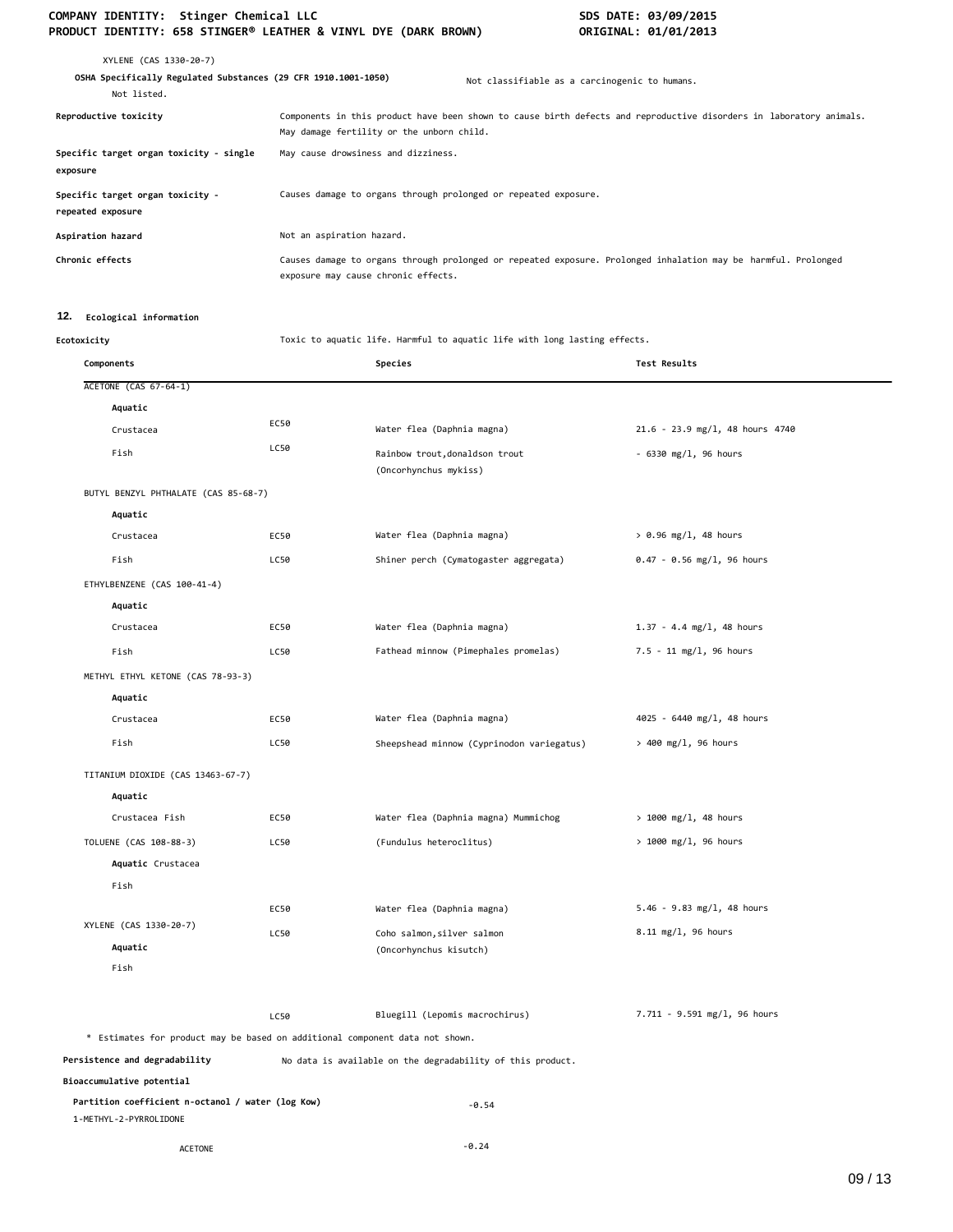|  | COMPANY IDENTITY: Stinger Chemical LLC                          |  |  |  |
|--|-----------------------------------------------------------------|--|--|--|
|  | PRODUCT IDENTITY: 658 STINGER® LEATHER & VINYL DYE (DARK BROWN) |  |  |  |

|             | Partition coefficient n-octanol / water (log Kow) |                                                                                                                                                                                                                                                                                              |
|-------------|---------------------------------------------------|----------------------------------------------------------------------------------------------------------------------------------------------------------------------------------------------------------------------------------------------------------------------------------------------|
|             | BUTYL BENZYL PHTHALATE                            | 4.91                                                                                                                                                                                                                                                                                         |
|             | ETHYLBENZENE                                      | 3.15                                                                                                                                                                                                                                                                                         |
|             | METHYL ETHYL KETONE                               | 0.29                                                                                                                                                                                                                                                                                         |
|             | N-BUTANE                                          | 2.89                                                                                                                                                                                                                                                                                         |
|             | PROPANE                                           | 2.36                                                                                                                                                                                                                                                                                         |
|             | <b>TOLUENE</b><br>XYLENE                          | 2.73<br>$3.12 - 3.2$                                                                                                                                                                                                                                                                         |
|             | Mobility in soil                                  | No data available.                                                                                                                                                                                                                                                                           |
|             |                                                   |                                                                                                                                                                                                                                                                                              |
|             | Other adverse effects                             | No other adverse environmental effects (e.g. ozone depletion, photochemical ozone creation potential, endocrine<br>disruption, global warming potential) are expected from this component.                                                                                                   |
| 13.         | Disposal considerations                           |                                                                                                                                                                                                                                                                                              |
|             | Disposal instructions                             | Collect and reclaim or dispose in sealed containers at licensed waste disposal site. Contents under pressure. Do                                                                                                                                                                             |
|             |                                                   | not puncture, incinerate or crush. Do not allow this material to drain into sewers/water supplies. Do not<br>contaminate ponds, waterways or ditches with chemical or used container. Dispose of contents/container in<br>accordance with local/regional/national/international regulations. |
|             | Local disposal regulations                        | Dispose in accordance with all applicable regulations.                                                                                                                                                                                                                                       |
|             | Hazardous waste code                              | The waste code should be assigned in discussion between the user, the producer and the waste disposal company.                                                                                                                                                                               |
|             | Waste from residues / unused products             | Dispose of in accordance with local regulations. Empty containers or liners may retain some product residues.<br>This material and its container must be disposed of in a safe manner (see: Disposal instructions).                                                                          |
|             | Contaminated packaging                            | Since emptied containers may retain product residue, follow label warnings even after container is emptied. Empty<br>containers should be taken to an approved waste handling site for recycling or disposal. Do not re-use empty<br>containers.                                             |
| 14.         | Transport information                             |                                                                                                                                                                                                                                                                                              |
| DOT         |                                                   |                                                                                                                                                                                                                                                                                              |
|             | UN number                                         | UN1950                                                                                                                                                                                                                                                                                       |
|             | UN proper shipping name Transport                 | Aerosols, flammable, 2.1                                                                                                                                                                                                                                                                     |
|             | hazard class(es)                                  |                                                                                                                                                                                                                                                                                              |
|             | Class Subsidiary                                  | Not available.                                                                                                                                                                                                                                                                               |
|             | risk                                              |                                                                                                                                                                                                                                                                                              |
|             | Packing group                                     | Not applicable.                                                                                                                                                                                                                                                                              |
|             |                                                   | Special precautions for user Read safety instructions, SDS and emergency procedures before handling.                                                                                                                                                                                         |
| <b>IATA</b> |                                                   |                                                                                                                                                                                                                                                                                              |
|             | UN number                                         | <b>UN1950</b>                                                                                                                                                                                                                                                                                |
|             | UN proper shipping name Transport                 | Aerosols, flammable, 2.1                                                                                                                                                                                                                                                                     |
|             | hazard class(es)                                  |                                                                                                                                                                                                                                                                                              |
|             | Class Subsidiary                                  | Not available.                                                                                                                                                                                                                                                                               |
|             | risk                                              | $\overline{\phantom{a}}$                                                                                                                                                                                                                                                                     |
|             | Packing group Environmental hazards               | Not applicable.<br>No.                                                                                                                                                                                                                                                                       |
|             |                                                   |                                                                                                                                                                                                                                                                                              |
|             | Other information                                 | Special precautions for user Read safety instructions, SDS and emergency procedures before handling.                                                                                                                                                                                         |
|             | Passenger and cargo<br>aircraft                   | Forbidden. Forbidden.                                                                                                                                                                                                                                                                        |
|             | Cargo aircraft only                               |                                                                                                                                                                                                                                                                                              |
| IMDG        |                                                   |                                                                                                                                                                                                                                                                                              |
|             | UN number                                         | <b>UN1950</b>                                                                                                                                                                                                                                                                                |
|             | UN proper shipping name Transport                 | Aerosols, flammable, 2.1                                                                                                                                                                                                                                                                     |
|             | hazard class(es)                                  |                                                                                                                                                                                                                                                                                              |
|             | Class Subsidiary                                  | Not available.                                                                                                                                                                                                                                                                               |
|             | risk                                              |                                                                                                                                                                                                                                                                                              |
|             | Packing group Environmental hazards               | Not applicable.                                                                                                                                                                                                                                                                              |
|             | Marine pollutant EmS                              | No.                                                                                                                                                                                                                                                                                          |
|             |                                                   | Not available.                                                                                                                                                                                                                                                                               |
|             |                                                   |                                                                                                                                                                                                                                                                                              |

**Special precautions for user** Read safety instructions, SDS and emergency procedures before handling.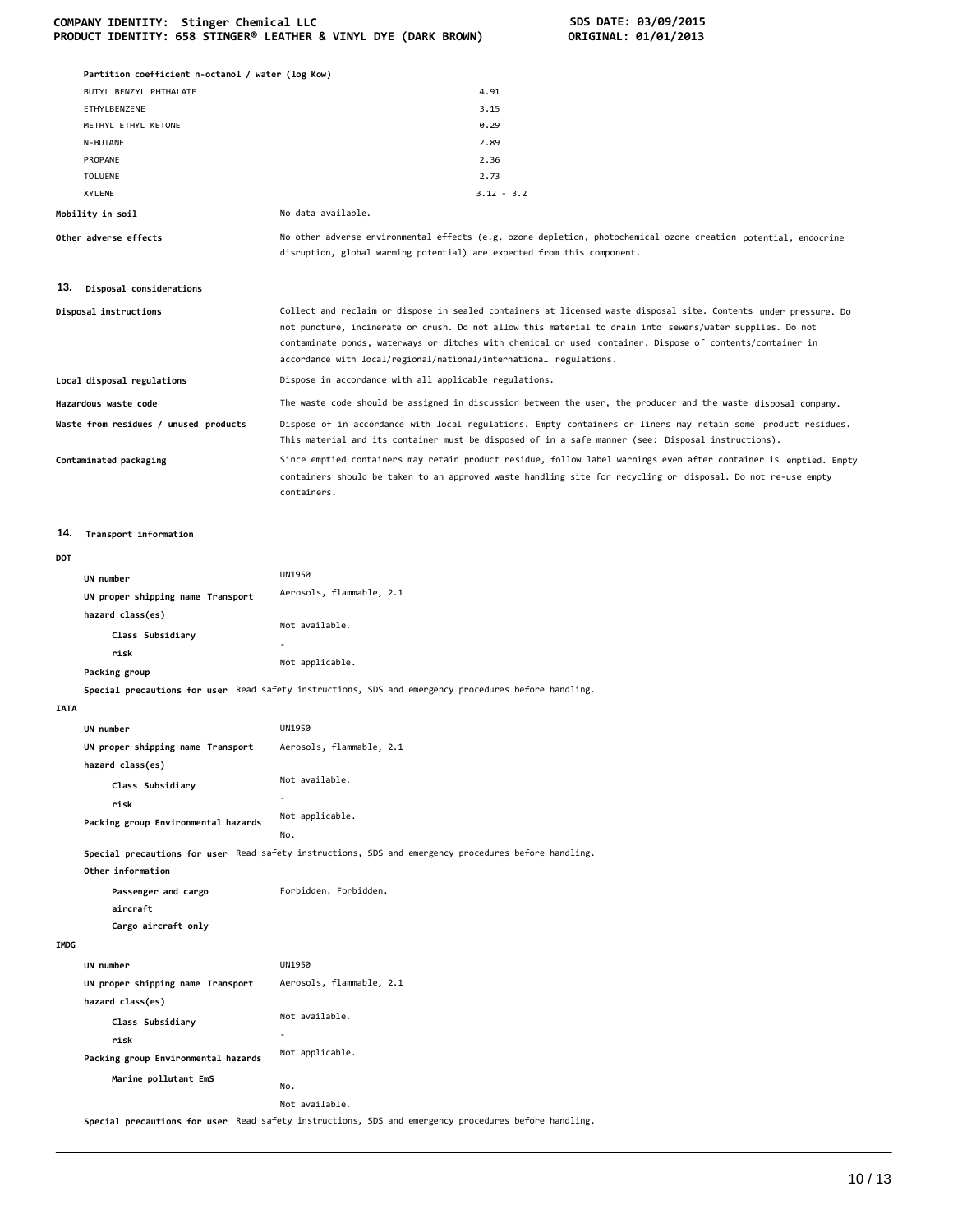**Transport in bulk according to Annex II** Not established. **of MARPOL 73/78 and the IBC Code**

#### **15. Regulatory information**

| <b>19.</b> Acgustory Information                                                                           |                                                                                                                                  |                        |                                                                                                     |
|------------------------------------------------------------------------------------------------------------|----------------------------------------------------------------------------------------------------------------------------------|------------------------|-----------------------------------------------------------------------------------------------------|
| US federal regulations                                                                                     | 1910.1200.<br>All components are on the U.S. EPA TSCA Inventory List.                                                            |                        | This product is a "Hazardous Chemical" as defined by the OSHA Hazard Communication Standard, 29 CFR |
| TSCA Section 12(b) Export Notification (40 CFR 707, Subpt. D)                                              |                                                                                                                                  |                        |                                                                                                     |
|                                                                                                            |                                                                                                                                  |                        |                                                                                                     |
| Not regulated.                                                                                             |                                                                                                                                  |                        |                                                                                                     |
| TSCA Chemical Action Plans, Chemicals of Concern                                                           |                                                                                                                                  |                        |                                                                                                     |
| BUTYL BENZYL PHTHALATE (CAS 85-68-7)                                                                       |                                                                                                                                  | Phthalates Action Plan |                                                                                                     |
| CERCLA Hazardous Substance List (40 CFR 302.4)                                                             |                                                                                                                                  |                        |                                                                                                     |
| ACETONE (CAS 67-64-1)                                                                                      |                                                                                                                                  | Listed.                |                                                                                                     |
| BUTYL BENZYL PHTHALATE (CAS 85-68-7)                                                                       |                                                                                                                                  | Listed.                |                                                                                                     |
| ETHYLBENZENE (CAS 100-41-4)                                                                                |                                                                                                                                  | Listed.                |                                                                                                     |
| METHYL ETHYL KETONE (CAS 78-93-3)                                                                          |                                                                                                                                  | Listed.                |                                                                                                     |
| N-BUTANE (CAS 106-97-8)                                                                                    |                                                                                                                                  | Listed.                |                                                                                                     |
| PROPANE (CAS 74-98-6)                                                                                      |                                                                                                                                  | Listed.                |                                                                                                     |
| TOLUENE (CAS 108-88-3)                                                                                     |                                                                                                                                  | Listed.                |                                                                                                     |
| XYLENE (CAS 1330-20-7)<br>SARA 304 Emergency release notification                                          |                                                                                                                                  | Listed.                |                                                                                                     |
|                                                                                                            |                                                                                                                                  |                        |                                                                                                     |
| Not regulated.                                                                                             |                                                                                                                                  |                        |                                                                                                     |
| OSHA Specifically Regulated Substances (29 CFR 1910.1001-1050)                                             |                                                                                                                                  |                        |                                                                                                     |
| Not listed.                                                                                                |                                                                                                                                  |                        |                                                                                                     |
| Superfund Amendments and Reauthorization Act of 1986 (SARA) Hazard categories                              |                                                                                                                                  |                        |                                                                                                     |
|                                                                                                            | Immediate Hazard - Yes                                                                                                           |                        |                                                                                                     |
|                                                                                                            | Delayed Hazard - Yes                                                                                                             |                        |                                                                                                     |
|                                                                                                            | Fire Hazard - Yes Pressure                                                                                                       |                        |                                                                                                     |
|                                                                                                            | Hazard - No Reactivity Hazard -                                                                                                  |                        |                                                                                                     |
|                                                                                                            | No                                                                                                                               |                        |                                                                                                     |
| SARA 302 Extremely hazardous substance                                                                     |                                                                                                                                  |                        |                                                                                                     |
| Not listed.                                                                                                |                                                                                                                                  |                        |                                                                                                     |
| SARA 311/312 Hazardous                                                                                     | No                                                                                                                               |                        |                                                                                                     |
| chemical                                                                                                   |                                                                                                                                  |                        |                                                                                                     |
| SARA 313 (TRI reporting)                                                                                   |                                                                                                                                  |                        |                                                                                                     |
|                                                                                                            |                                                                                                                                  |                        |                                                                                                     |
| Chemical name                                                                                              |                                                                                                                                  | CAS number             | % by wt.                                                                                            |
| <b>TOLUENE</b>                                                                                             |                                                                                                                                  | $108 - 88 - 3$         | 10 to <20                                                                                           |
| <b>XYLENE</b>                                                                                              |                                                                                                                                  | 1330-20-7              | 1 to < 5                                                                                            |
| 1-METHYL-2-PYRROLIDONE                                                                                     |                                                                                                                                  | $872 - 50 - 4$         | $0.1$ to $<$ 1                                                                                      |
| ETHYLBENZENE                                                                                               |                                                                                                                                  | $100 - 41 - 4$         | $0.1$ to $\langle 1$                                                                                |
| Other federal regulations<br>Clean Air Act (CAA) Section 112 Hazardous Air Pollutants (HAPs) List          |                                                                                                                                  |                        |                                                                                                     |
|                                                                                                            |                                                                                                                                  |                        |                                                                                                     |
| ETHYLBENZENE (CAS 100-41-4)                                                                                |                                                                                                                                  |                        |                                                                                                     |
| TOLUENE (CAS 108-88-3)                                                                                     |                                                                                                                                  |                        |                                                                                                     |
| XYLENE (CAS 1330-20-7)<br>Clean Air Act (CAA) Section 112(r) Accidental Release Prevention (40 CFR 68.130) |                                                                                                                                  |                        |                                                                                                     |
|                                                                                                            |                                                                                                                                  |                        |                                                                                                     |
| N-BUTANE (CAS 106-97-8)                                                                                    |                                                                                                                                  |                        |                                                                                                     |
| PROPANE (CAS 74-98-6)                                                                                      |                                                                                                                                  |                        |                                                                                                     |
| Safe Drinking Water Act (SDWA)                                                                             | Not regulated.                                                                                                                   |                        |                                                                                                     |
|                                                                                                            | Drug Enforcement Administration (DEA). List 2, Essential Chemicals (21 CFR 1310.02(b) and 1310.04(f)(2) and Chemical Code Number |                        |                                                                                                     |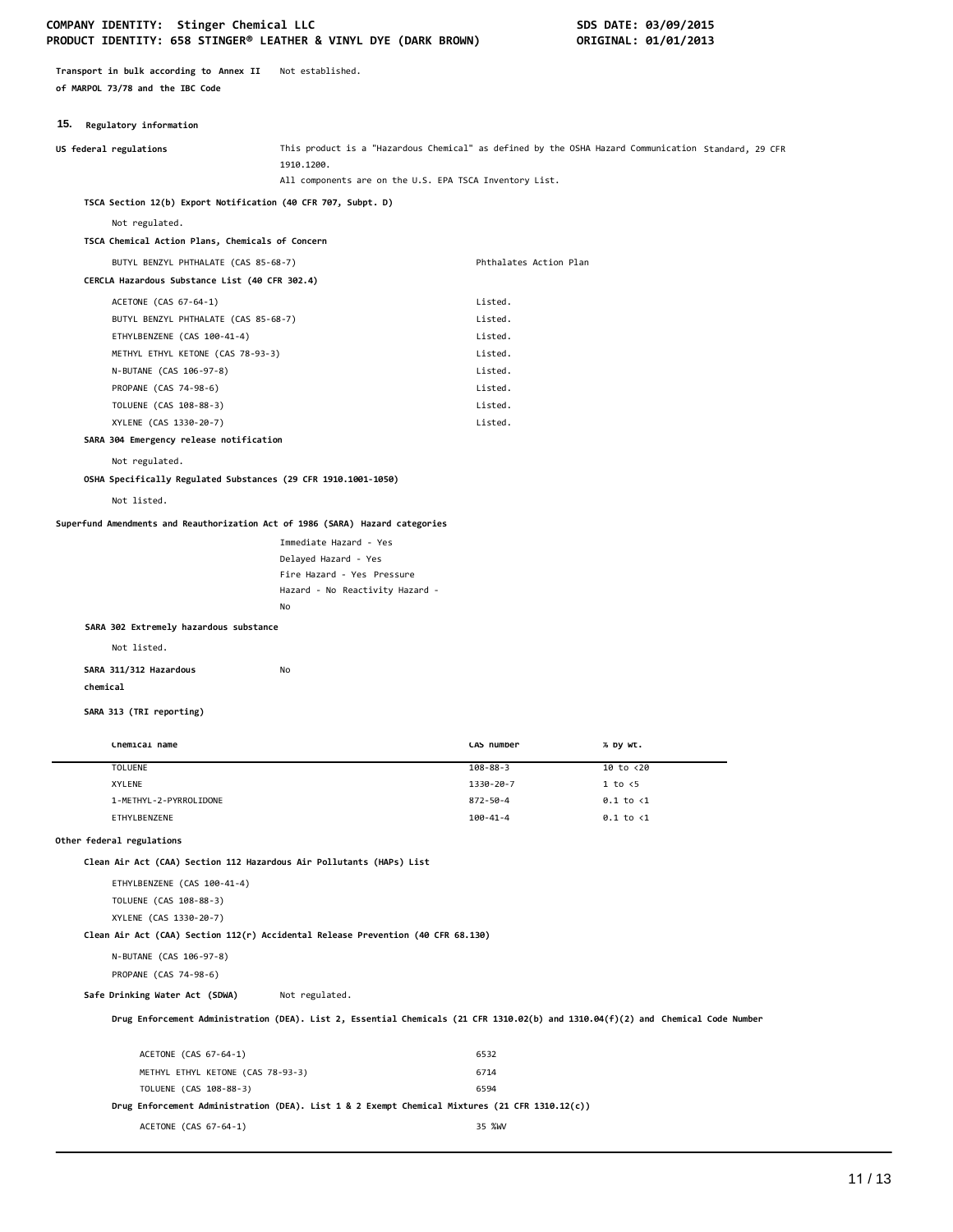| 35 %WV<br>METHYL ETHYL KETONE (CAS 78-93-3)<br>TOLUENE (CAS 108-88-3)<br>35 %WV<br>DEA Exempt Chemical Mixtures Code Number<br>ACETONE (CAS 67-64-1)<br>6532<br>METHYL ETHYL KETONE (CAS 78-93-3)<br>6714<br>TOLUENE (CAS 108-88-3)<br>594<br>US state regulations<br>US. California Controlled Substances. CA Department of Justice (California Health and Safety Code Section 11100) |  |
|----------------------------------------------------------------------------------------------------------------------------------------------------------------------------------------------------------------------------------------------------------------------------------------------------------------------------------------------------------------------------------------|--|
|                                                                                                                                                                                                                                                                                                                                                                                        |  |
|                                                                                                                                                                                                                                                                                                                                                                                        |  |
|                                                                                                                                                                                                                                                                                                                                                                                        |  |
|                                                                                                                                                                                                                                                                                                                                                                                        |  |
|                                                                                                                                                                                                                                                                                                                                                                                        |  |
|                                                                                                                                                                                                                                                                                                                                                                                        |  |
|                                                                                                                                                                                                                                                                                                                                                                                        |  |
|                                                                                                                                                                                                                                                                                                                                                                                        |  |
| Not listed.                                                                                                                                                                                                                                                                                                                                                                            |  |
| US. California. Candidate Chemicals List. Safer Consumer Products Regulations (Cal. Code Regs, tit. 22, 69502.3, subd. (a))                                                                                                                                                                                                                                                            |  |
| 1-METHYL-2-PYRROLIDONE (CAS 872-50-4)                                                                                                                                                                                                                                                                                                                                                  |  |
| ACETONE (CAS 67-64-1)                                                                                                                                                                                                                                                                                                                                                                  |  |
| BUTYL BENZYL PHTHALATE (CAS 85-68-7) ETHYLBENZENE (CAS 100-                                                                                                                                                                                                                                                                                                                            |  |
| $41-4)$<br>METHYL ETHYL KETONE (CAS 78-93-3) N-BUTANE (CAS                                                                                                                                                                                                                                                                                                                             |  |
| $106 - 97 - 8$ )                                                                                                                                                                                                                                                                                                                                                                       |  |
| TITANIUM DIOXIDE (CAS 13463-67-7) TOLUENE (CAS 108-                                                                                                                                                                                                                                                                                                                                    |  |
| $88-3)$                                                                                                                                                                                                                                                                                                                                                                                |  |
| XYLENE (CAS 1330-20-7)                                                                                                                                                                                                                                                                                                                                                                 |  |
| US. Massachusetts RTK - Substance List                                                                                                                                                                                                                                                                                                                                                 |  |
| 1-METHYL-2-PYRROLIDONE (CAS 872-50-4)                                                                                                                                                                                                                                                                                                                                                  |  |
| ACETONE (CAS 67-64-1)<br>BUTYL BENZYL PHTHALATE (CAS 85-68-7) ETHYLBENZENE (CAS 100-                                                                                                                                                                                                                                                                                                   |  |
| $41-4)$                                                                                                                                                                                                                                                                                                                                                                                |  |
| METHYL ETHYL KETONE (CAS 78-93-3) N-BUTANE (CAS                                                                                                                                                                                                                                                                                                                                        |  |
| $106 - 97 - 8$ )                                                                                                                                                                                                                                                                                                                                                                       |  |
| PROPANE (CAS 74-98-6)                                                                                                                                                                                                                                                                                                                                                                  |  |
| TITANIUM DIOXIDE (CAS 13463-67-7) TOLUENE (CAS 108-                                                                                                                                                                                                                                                                                                                                    |  |
| $88-3)$                                                                                                                                                                                                                                                                                                                                                                                |  |
| XYLENE (CAS 1330-20-7)<br>US. New Jersey Worker and Community Right-to-Know Act                                                                                                                                                                                                                                                                                                        |  |
|                                                                                                                                                                                                                                                                                                                                                                                        |  |
| 1-METHYL-2-PYRROLIDONE (CAS 872-50-4)<br>ACETONE (CAS 67-64-1)                                                                                                                                                                                                                                                                                                                         |  |
| BUTYL BENZYL PHTHALATE (CAS 85-68-7) ETHYLBENZENE (CAS 100- 41-4)                                                                                                                                                                                                                                                                                                                      |  |
| METHYL ETHYL KETONE (CAS 78-93-3) N-BUTANE (CAS 106-97-8)                                                                                                                                                                                                                                                                                                                              |  |
| PROPANE (CAS 74-98-6)                                                                                                                                                                                                                                                                                                                                                                  |  |
| TITANIUM DIOXIDE (CAS 13463-67-7) TOLUENE (CAS 108-88-3)                                                                                                                                                                                                                                                                                                                               |  |
| XYLENE (CAS 1330-20-7)                                                                                                                                                                                                                                                                                                                                                                 |  |
| US. Pennsylvania Worker and Community Right-to-Know Law                                                                                                                                                                                                                                                                                                                                |  |
|                                                                                                                                                                                                                                                                                                                                                                                        |  |
| 1-METHYL-2-PYRROLIDONE (CAS 872-50-4)<br>ACETONE (CAS 67-64-1)                                                                                                                                                                                                                                                                                                                         |  |
| BUTYL BENZYL PHTHALATE (CAS 85-68-7) ETHYLBENZENE (CAS 100- 41-4)                                                                                                                                                                                                                                                                                                                      |  |
| METHYL ETHYL KETONE (CAS 78-93-3) N-BUTANE (CAS 106-97-8)                                                                                                                                                                                                                                                                                                                              |  |
| PROPANE (CAS 74-98-6)                                                                                                                                                                                                                                                                                                                                                                  |  |
| TITANIUM DIOXIDE (CAS 13463-67-7) TOLUENE (CAS 108-88-3)                                                                                                                                                                                                                                                                                                                               |  |
| XYLENE (CAS 1330-20-7)                                                                                                                                                                                                                                                                                                                                                                 |  |
| US. Rhode Island RTK                                                                                                                                                                                                                                                                                                                                                                   |  |
| 1-METHYL-2-PYRROLIDONE (CAS 872-50-4)                                                                                                                                                                                                                                                                                                                                                  |  |
| ACETONE (CAS 67-64-1)                                                                                                                                                                                                                                                                                                                                                                  |  |
| BUTYL BENZYL PHTHALATE (CAS 85-68-7) ETHYLBENZENE (CAS 100- 41-4)                                                                                                                                                                                                                                                                                                                      |  |
|                                                                                                                                                                                                                                                                                                                                                                                        |  |
| METHYL ETHYL KETONE (CAS 78-93-3) N-BUTANE (CAS 106-97-8)                                                                                                                                                                                                                                                                                                                              |  |
| PROPANE (CAS 74-98-6)<br>TOLUENE (CAS 108-88-3)                                                                                                                                                                                                                                                                                                                                        |  |